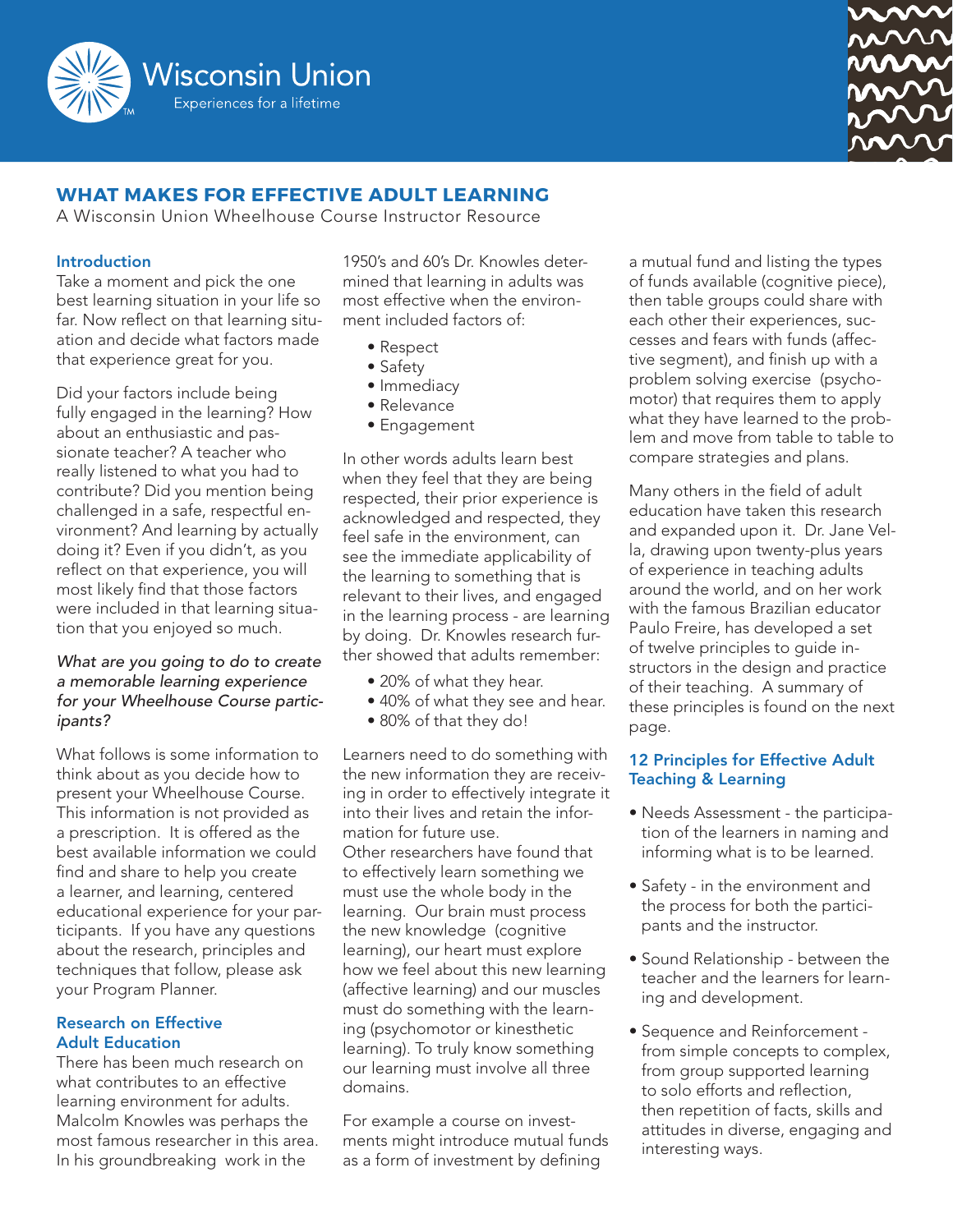



# **WHAT MAKES FOR EFFECTIVE ADULT LEARNING (CONTINUED)**

A Wisconsin Union Wheelhouse Course Instructor Resource

- Praxis action (learning) with reflection (thought after doing).
- Respect for the learner, their life experiences, AND as subjects of their own learning.
- Cognitive, Affective & Psychomotor -involving ideas, feelings and actions, or the head, the heart, and the hands.
- Immediacy of the learning, seeing that is it instantly useable, using it right away.
- Roles clearly defined and developed for both learner and teacher. The teacher as a facilitator of learning, not a "professor" of knowledge.
- Teamwork using small groups. Learners in dialog with each other, not just with the instructor.
- Engagement of the learners in what they are learning.
- Accountability How does the learner know that they know?

*Adapted from: Learning To Listen, Learning To Teach: The Power Of Dialogue in Educating Adults, Jane Vella, 194 pages, Josey-Bass, 1994.*

Dr. Vella maintains that designing and offering learning sessions that adhere to these principles will engage the learners in a dialog about the learning. If the design includes learning by doing with time for reflection and integration into the learner's life experiences then the teacher helps insure that the learners "know they know" the subject at hand.

## Techniques for Creating Dialog

Central to Dr. Vella's principles of effective learning is creating dialog in your "classroom." This is dialog not only between you and your participants, but also between the participants themselves. Listed below are some possible techniques that can be used to create this kind of dialog:

#### The Warm-Up

More than an icebreaker, a warmup is an introductory learning task related to the topic at hand. It helps set the stage for greater learning throughout the session. A typical warm-up might ask people to reflect on a previous experience or activity and share their thoughts with a partner. Working in pairs first creates safety and time to talk in private conversation before having to open up to the entire group. The group can then be "sampled" for those things that they wish to share.

#### The Learning Task

A learning task is an open question, or problem, put to a group or individual, with the resources needed to create an answer. Learning tasks should be properly sequenced so that they build on one another and do not assume prior knowledge. A variety of learning tasks keeps your course fresh and can provide reinforcement of the learning.

#### Sampling

Ask participants to share verbally their conclusions/discussion with the large group after having worked in a small group or pair. A quick sample

of two or three is usually sufficient. More can be taken (time permitting, of course) if the information is important and people are willing to share.

#### Modeling

Never ask your participants to do something that you have not done yourself. Provide an example, or model, of what you expect them to do in a learning task. Your model should be real, and related to the actual learning. This insures that people understand the directions and provides an opportunity to ask questions before they begin the task.

#### **Affirmations**

Actively affirm all contributions given by your class members. This can be done verbally and through body language. Your learners need to know that they were heard and that what they say is valued. Acknowledging their contributions with a "Thank you," a smile and nod, or by echoing back what they have said provides that affirmation. Your participants are much more likely to contribute their own thoughts and ideas if they know the Instructor values them.

#### SNOW Cards

Use large sized post-its (Sticky Notes On the Wall) for participants to record their discoveries or conclusions. Have them post their snow cards on a flip chart or board, saying out loud what they have written. This captures the information generated and gets people to write, and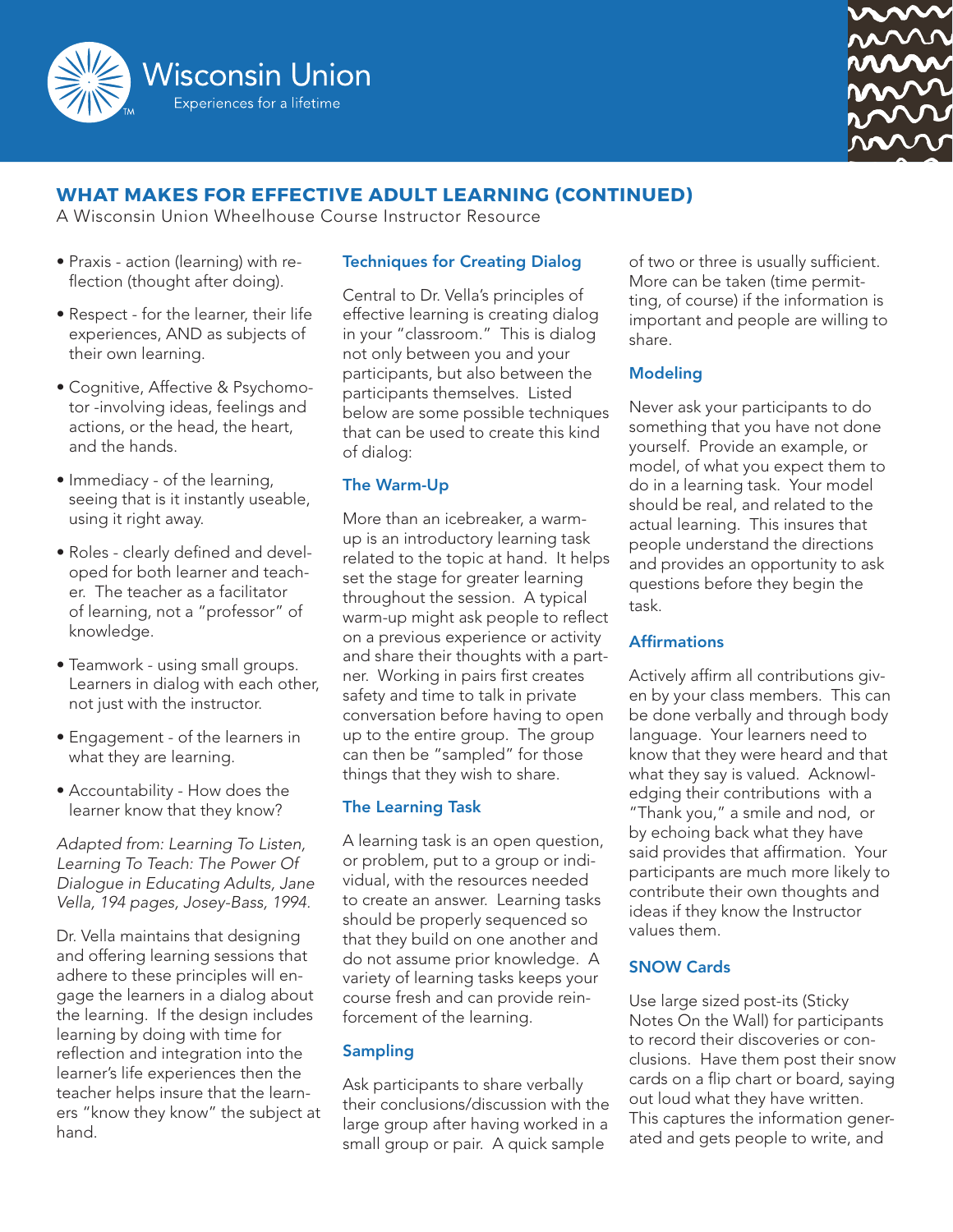



# **WHAT MAKES FOR EFFECTIVE ADULT LEARNING (CONTINUED)**

A Wisconsin Union Wheelhouse Course Instructor Resource

say, what they came up with. Remember the research showed that we remember more of what we both say and do!

#### Teamwork/Small Group Work

Have people work in pairs or small groups of three or four. This creates a greater sense of safety (only having to talk to one or two other people vs. the whole class) and allows people time to think. Results of the small group work can be sampled verbally or by using snow cards. On important points/topics allow time for everyone who wants to speak, but do not require that everyone speak.

#### Read, Circle, Share

Have participants read a short (less than one page) passage of text. Beforehand give them the direction to circle or underline those things that stand out or strike them in the passage. The group is then sampled for the things that people picked out as they read. Important points can be reinforced and learners are given a chance to share what is important to them.

#### Open Questions

Asking questions that cannot be answered with a simple "yes" or "no" requires greater thought and reflection by your participants. "Do you have any questions?" becomes "What questions do you have?". "Is everything clear?" turns into "What else would you like to explore about this topic?". Allow for silence when using open questions - people need time to think!

## Critical Incident/Case Study

Providing a scenario or short case study followed by a short series of open questions or some form of analysis offers the opportunity for strong reinforcement of previous topics and opportunity for application to the learners own life. The scenario must be close enough to be relevant yet distant enough for the audience to feel comfortable dealing with the issue(s) presented.

#### The Question Bin

Hang a piece of flip chart paper on the wall with the headline "The Question Bin". When people ask questions that are relevant, but not exactly timely, have them write the question on a snow card and post it in the bin. Then before a break or at the end of the session take time to visit the questions in the bin. People are welcome to put questions up at any time, and reminded to take down their question should it eventually get answered in the course of the workshop.

#### Bouncing The Question

When appropriate, put a question from a participant back to the audience. Allow them to answer the question based on what they have learned so far. You can incorporate your own responses as people answer and the discussion progresses. This is a great way for people to reflect on what they have learned and reinforce it by saying it out loud.

#### Web Chart

Ask your participants what connections they see between the various items posted or written on a chart

or chalkboard. Have them actually draw lines making the connections and explain why they see a connection. The finished "web" graphically shows the interconnectedness of the various topics/items on the chart.

#### Bumper Stickers

Have participants/pairs create a bumper sticker demonstrating a point or important factor. Provide bumper sticker sized paper and markers for people to use. Encourage creativity and limit the time they have to create the bumper sticker (Allowing only 3 to 5 minutes creates a lot of energy!).

#### Gallery Walk

After having pairs/small groups create a graphic representation of a concept or idea (like the bumper sticker) have them post their work on the wall. As a group walk around and review everyone's work. Have each pair/group explain their drawing. Provides both visual learning, verbal reinforcement and a psychomotor activity.

#### Put It To Music

Have pairs or small groups create (and perform!) a song that synthesizes the learning so far. This should only be used with a group that is already very comfortable with each other. The songs should be short (3 to 5 lines) and sung to popular/ known melodies. Make sure you model an example for the group (making a fool of yourself first! - never ask a group to do something you would not do yourself). Again, like the bumper sticker, limit the work time (5 minutes maximum!).